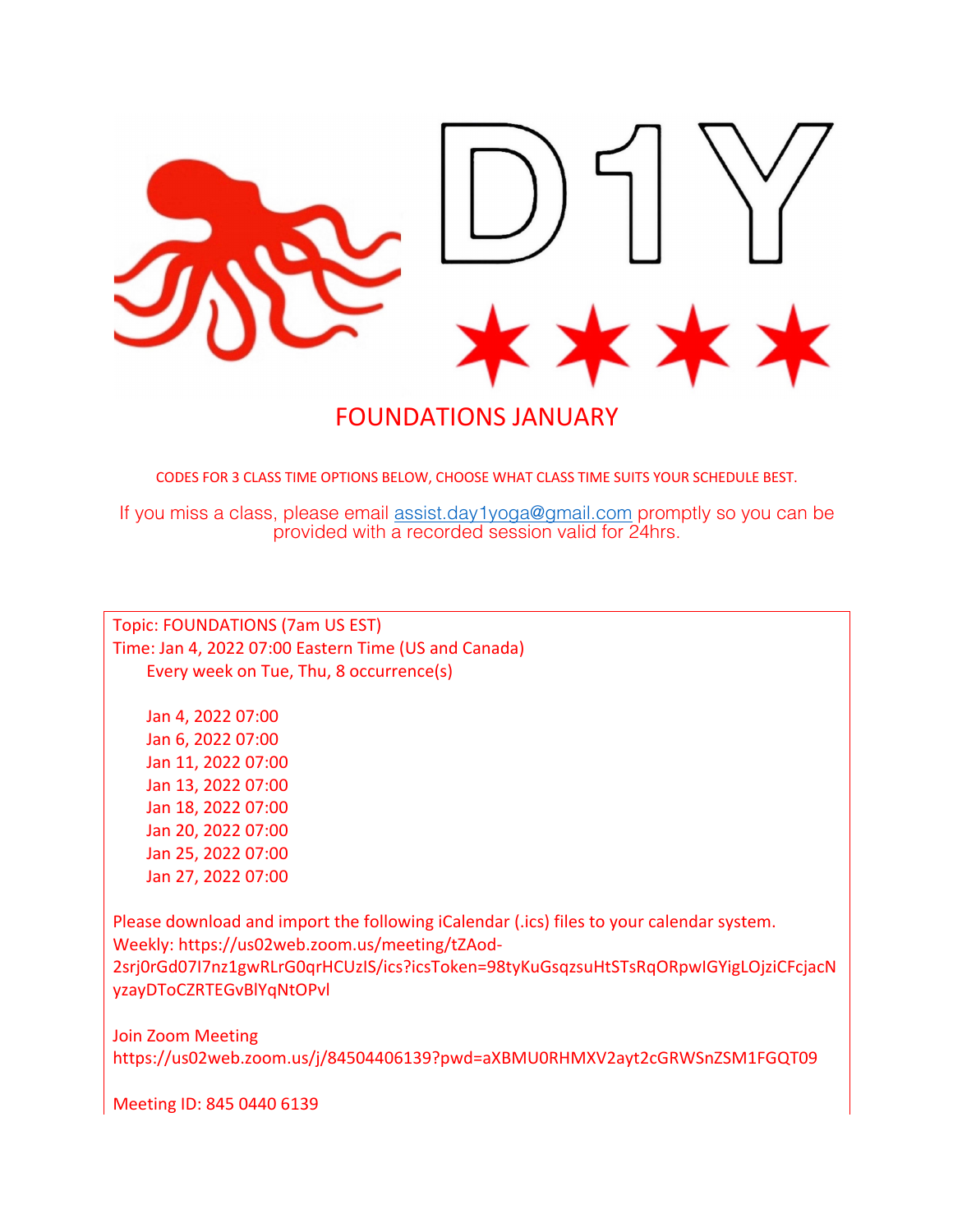Passcode: 516828 One tap mobile +13462487799,,84504406139#,,,,\*516828# US (Houston) +16699009128,,84504406139#,,,,\*516828# US (San Jose) Dial by your location +1 346 248 7799 US (Houston) +1 669 900 9128 US (San Jose) +1 253 215 8782 US (Tacoma) +1 312 626 6799 US (Chicago) +1 646 558 8656 US (New York) +1 301 715 8592 US (Washington DC) Meeting ID: 845 0440 6139 Passcode: 516828 Find your local number: https://us02web.zoom.us/u/kPrdM8bak

Topic: FOUNDATIONS (2pm US EST) Time: Jan 4, 2022 14:00 Eastern Time (US and Canada) Every week on Tue, Thu, 8 occurrence(s)

 Jan 4, 2022 14:00 Jan 6, 2022 14:00 Jan 11, 2022 14:00 Jan 13, 2022 14:00 Jan 18, 2022 14:00 Jan 20, 2022 14:00 Jan 25, 2022 14:00 Jan 27, 2022 14:00

Please download and import the following iCalendar (.ics) files to your calendar system. Weekly: https://us02web.zoom.us/meeting/tZEuf-2srz0pEtKwyJIg1p\_prf\_UJ15l56j/ics?icsToken=98tyKuGtrTMuHtWTsxGBRpwMA4qgLOjzmCFej7d2i1L8KQlU MxPJJvBEDYdVQY3c

Join Zoom Meeting https://us02web.zoom.us/j/85384416386?pwd=MnphQVg1MG5pTExYWERCc3RnUG9qdz09

Meeting ID: 853 8441 6386 Passcode: 143949 One tap mobile +13462487799,,85384416386#,,,,\*143949# US (Houston) +16699009128,,85384416386#,,,,\*143949# US (San Jose)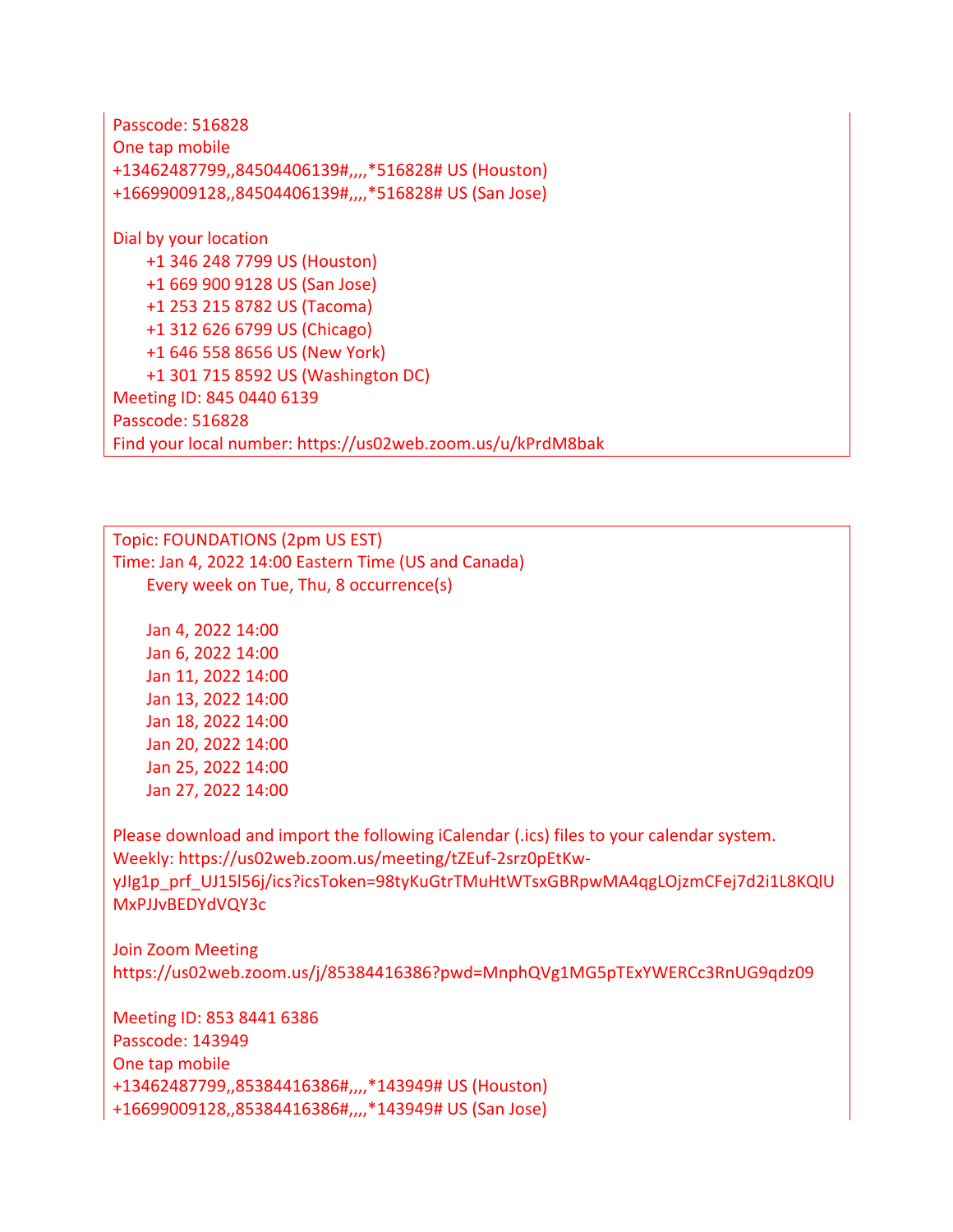Dial by your location +1 346 248 7799 US (Houston) +1 669 900 9128 US (San Jose) +1 253 215 8782 US (Tacoma) +1 312 626 6799 US (Chicago) +1 646 558 8656 US (New York) +1 301 715 8592 US (Washington DC) Meeting ID: 853 8441 6386 Passcode: 143949 Find your local number: https://us02web.zoom.us/u/kefPDpgGPS

Topic: FOUNDATIONS (8pm US EST) Time: Jan 4, 2022 20:00 Eastern Time (US and Canada) Every week on Tue, Thu, 8 occurrence(s)

 Jan 4, 2022 20:00 Jan 6, 2022 20:00 Jan 11, 2022 20:00 Jan 13, 2022 20:00 Jan 18, 2022 20:00 Jan 20, 2022 20:00 Jan 25, 2022 20:00 Jan 27, 2022 20:00

Please download and import the following iCalendar (.ics) files to your calendar system. Weekly: https://us02web.zoom.us/meeting/tZYpceyrrTkiGdH0Y-IOCGOeudvFE5whK2O8/ics?icsToken=98tyKuGqqj0vGdeXuBqCRpwQBo\_oZnztnpHjad1zCaoKg9wRSzzI-ZUFJcqB9D7

Join Zoom Meeting https://us02web.zoom.us/j/82465332835?pwd=Qy9nMjVVUGxmZ2g0eHc1alpRSmxqUT09

Meeting ID: 824 6533 2835 Passcode: 320294 One tap mobile +16699009128,,82465332835#,,,,\*320294# US (San Jose) +12532158782,,82465332835#,,,,\*320294# US (Tacoma)

Dial by your location +1 669 900 9128 US (San Jose) +1 253 215 8782 US (Tacoma) +1 346 248 7799 US (Houston)